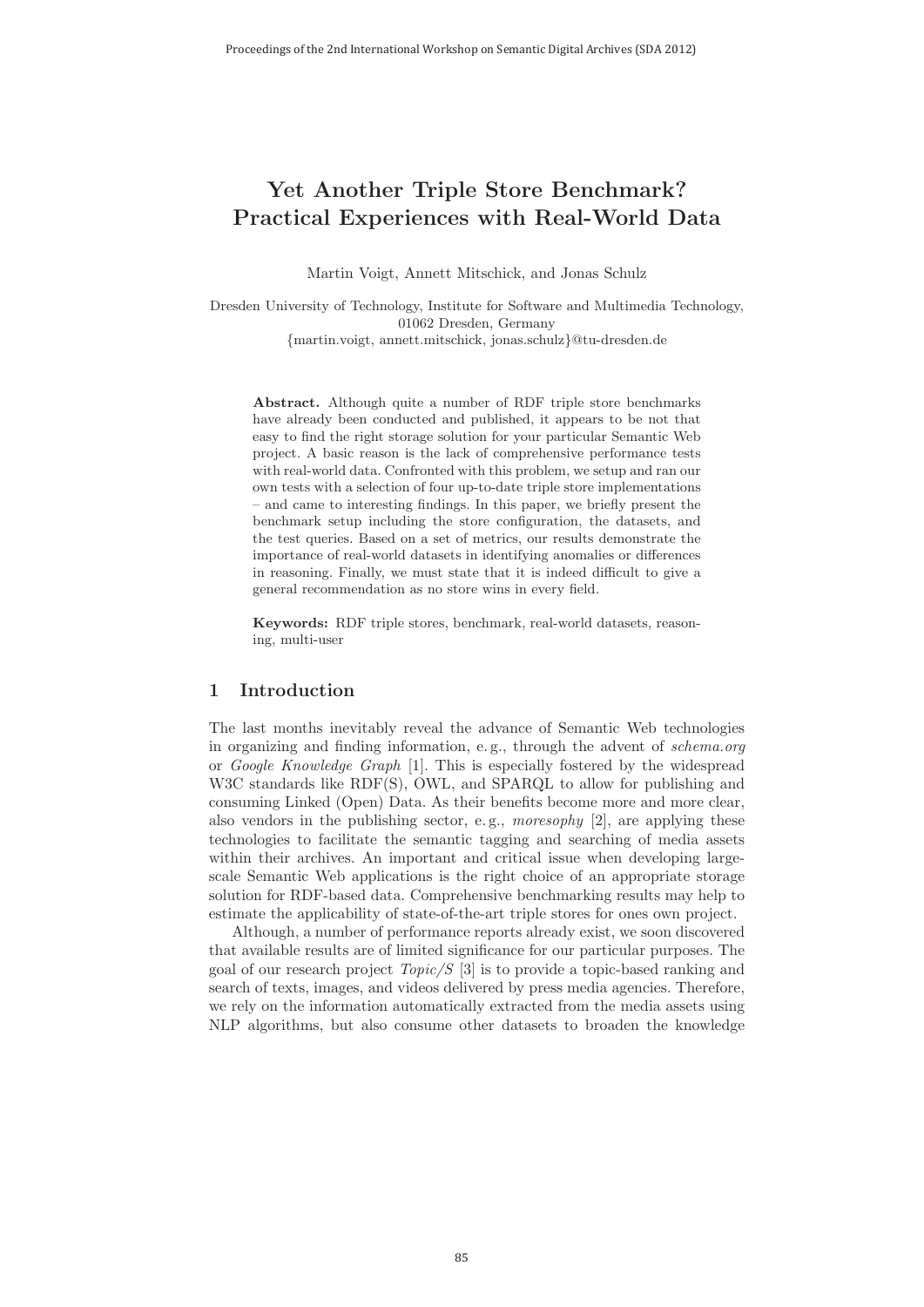graph of our archive, e. g., with information about people or organizations from New York Times [4] or YAGO2 [5], to improve the search. Thus, we heavily depend on a high-performance RDF storage solution – on the one hand for the extracted semantic data, and on the other hand for simulating public SPARQL endpoints for the required third party datasets (for the reason of continuous availability and serviceability).

A review of the existing work in the area of RDF store benchmarking [6] exposes that the results are interesting but not quite helpful for our use case due to varied reasons. A prominent reason is the lack of comprehensive tests on real-world datasets (non-synthetic). According to [7] automatically generated datasets used for benchmarking differ from real datasets, like DBpedia or Word-Net, regarding "structuredness", and inevitably lead to different benchmarking results. BSBM [8, 9] is the most advanced benchmark available with regard to data size, parameters, or number of RDF stores. Unfortunately, the results are building on a generated dataset apart from our media archive domain. Further, the last test does not address SPARQL 1.1 [10]. Another project to be mentioned is  $SP^2Bench$  [11] which dealt with the use of a broad range of possible SPARQL constructs and their combination – without reasoning. As the benchmark was carried out in 2008 on a generated dataset the results were also not beneficial for us. In contrast to that, the FedBench suite [12] focused on query federation on real-world datasets. However, the benchmark does not address RDFS reasoning nor SPARQL 1.1. Further, current RDFS stores like Virtuoso are not tested. A very comprehensive and most up-to-date survey on existing RDF stores is given in [13]. The results of this survey, carried out in the context the Europeana project [13], were build upon previous studies which the authors extended by their own benchmark using the (real-world) Europeana dataset (bibliographic metadata, approx. 380 million triples). Even though the results are the most up-to-date available (March 2011), the performance of the stores are maybe improved meanwhile. Moreover, the tests also did not consider RDFS reasoning, SPARQL 1.1, and heavy load (multiple queries in parallel).

In this paper we present the latest results of "yet another" benchmark of current RDF stores – but with the following unique features: loading and querying real-world datasets, testing RDFS reasoning and SPARQL 1.1 queries, conducting multiple queries in parallel, and recording the memory requirements.

Thus, the paper is organized as follows: In the next section, we briefly summarize the benchmark setting, including the selected RDF stores, the datasets and queries. In Section 3, we shortly introduce the metrics, present and discuss the results of our benchmark. A conclusion and outlook on future work is given in Section 4.

# **2 Benchmark Setup**

In this section, we briefly introduce which RDF stores we have selected and how we set them up in our benchmark. In the second part, we present the four real-world datasets and the queries we utilized for our evaluation.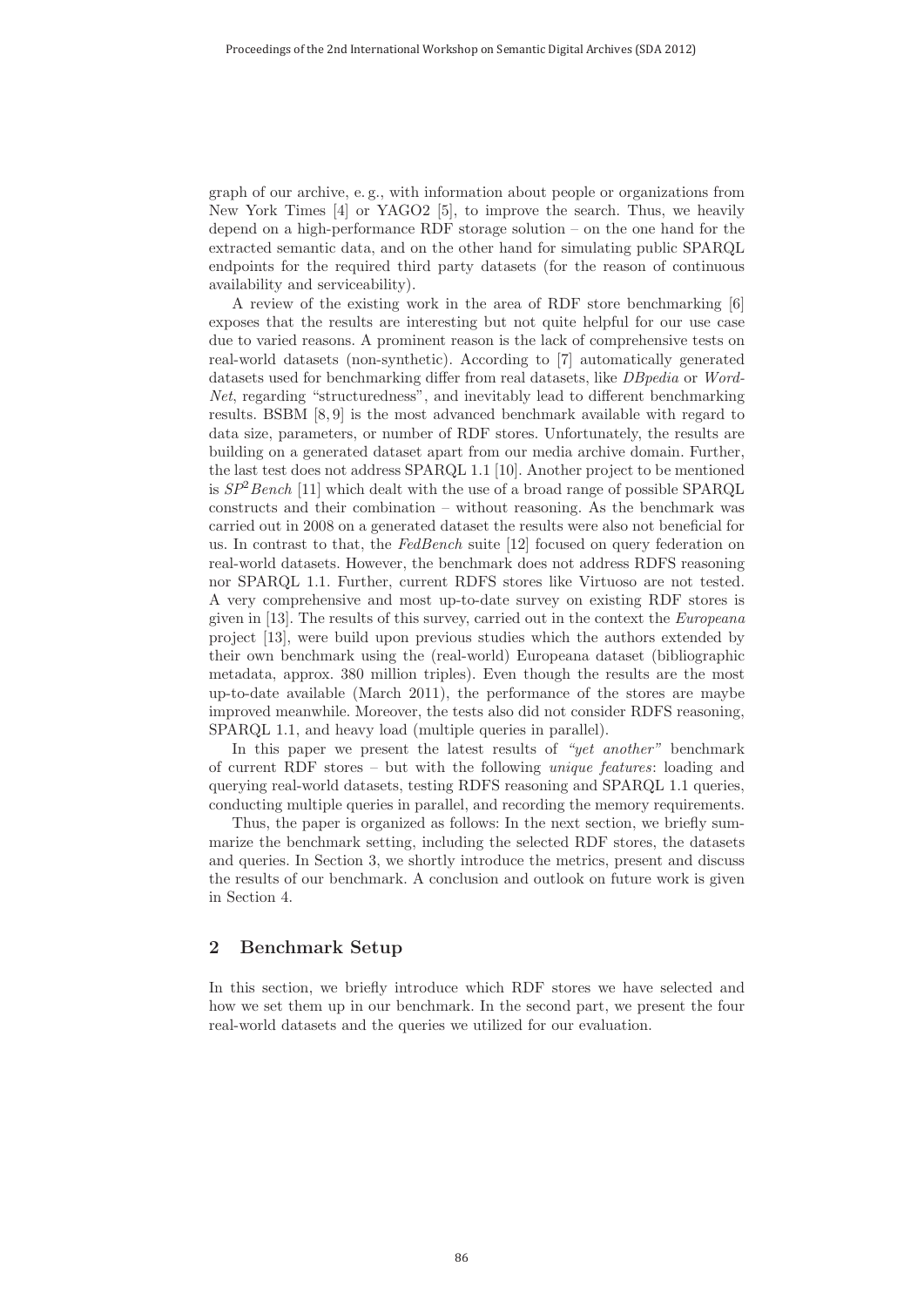#### **2.1 RDF Triple Stores**

Although, there are more RDF stores available, we focused on Apache Jena [14], BigData RDF Database [15], OWLIM Lite [16], and OpenLink Virtuoso [17] within our benchmark due to the restrictions of our project setup: freely available, allows to handle up to 100 million triples, supports RDFS reasoning as well as SPARQL 1.1, and is build for the Java runtime environment.

The Apache Jena projects comes up with a bunch of sub-systems. For our purpose we needed a fast triple store as well as a SPARQL endpoint, thus, we relied on the Fuseki server with the version 0.2.3 which includes TDB 0.9.0 – a high performance RDF store. We used Fuseki with the default configuration. The RDFS reasoning is applied using an assembler description file.

 $BigData(\widehat{R})$  is a high-performance RDF database which includes the Nano-SparqlServer as SPARQL endpoint. We used the version 1.2.0 which comprises SPARQL UPDATE functionality. We employed the default setting except for setting up the RDFS reasoning within the RWStore.properties file.

Ontotext distributes three OWLIM editions. We deployed OWLIM-Lite 5.0.5 which builds on top of Sesame 2.6.5 and is freely available. Further, it is designed for datasets up to 100 million triples which fits our requirements.

Virtuoso provides an open source edition of their RDF store which includes a SPARQL endpoint. We installed version 6.1.5 und used the default setting. Inference is done only on runtime while querying.

Our benchmarks were conducted within a Ubuntu Linux 12.04 64bit virtual machine on a Intel Xeon CPU X5660 2.80GHz with 4 cores, 16GB RAM and 120GB virtual hard drive. The stores ran within Java 1.7.0 64bit runtime environment. If an application server was required, e. g., for OWLIM-Lite, we used Apache Tomcat 7.0.28.

#### **2.2 Datasets and Queries**

Especially as we want to reuse existing semantic datasets within the Topic/S project  $[3]$ , e.g., to link named entities to DB pedia or YAGO2  $[5]$ , we chose to test the stores with real-world data. Furthermore, we could check if some of the stores had problems in loading or querying the data. To allow for a better comparability we transformed all sets to the N-Triple format what means that every row contains a single RDF triple. Therefore, for all but YAGO2 Core we used the current version of TopBraid composer. For YAGO2 we used the RDF2RDF tool [18]. The New York Times dataset [4] is originally distributed over four files which were merged. Table 1 gives an overview of the used sets which illustrates their difference of the general size but also of the schema and the number of instances.

We defined 15 queries per dataset using the SPARQL 1.1 query language. To compare the performance between stores and datasets at once, we created six general queries, e. g., counting the number of distinct subjects or the occurrence of the properties. The further nine queries are dataset-dependent and designed for real-world scenarios in Topics, for instance to retrieve the names of persons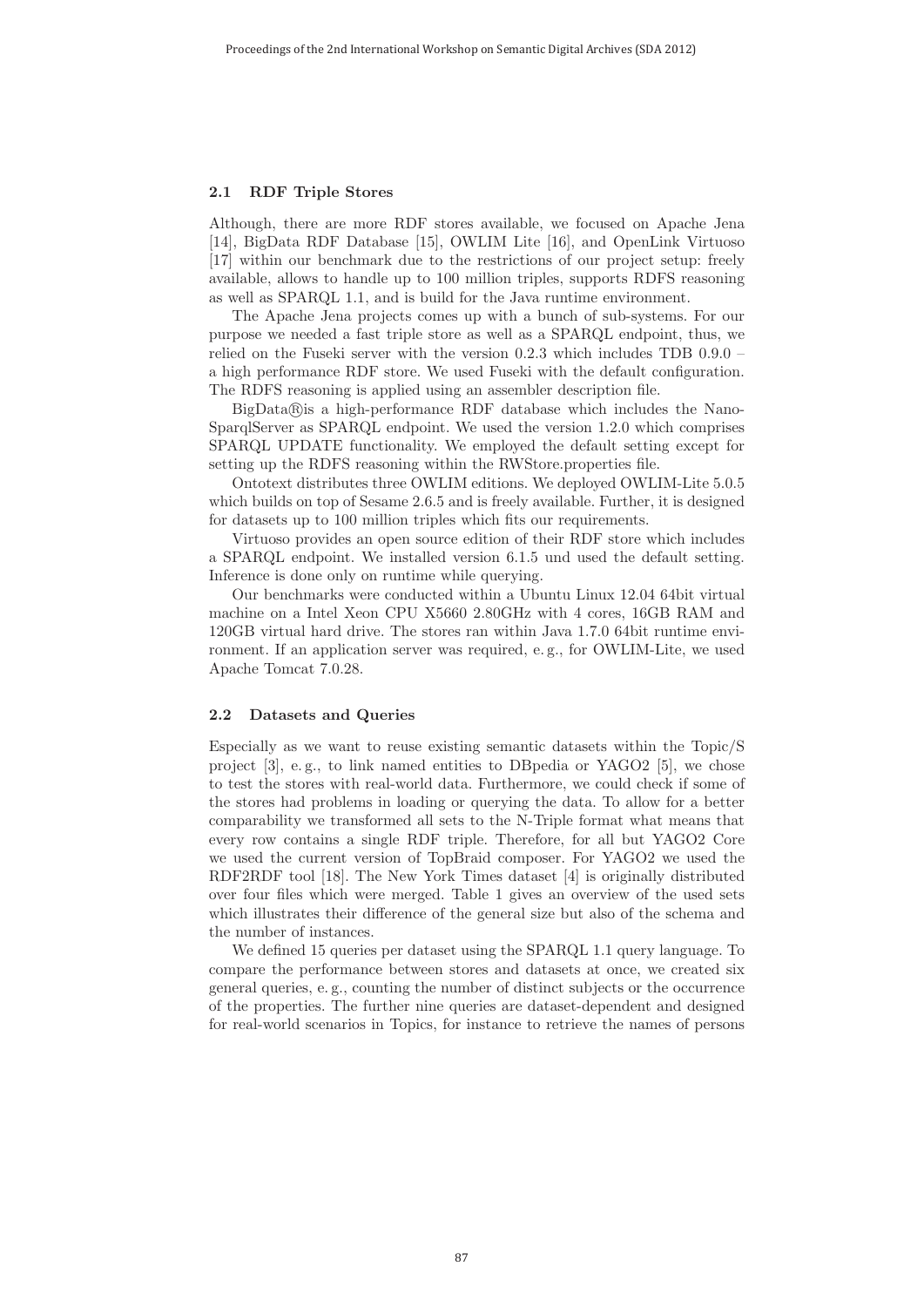|                  | $\bf NY$<br><b>Times</b> | Jamendo | Movie<br>$DB$ | YAGO2<br>Core |
|------------------|--------------------------|---------|---------------|---------------|
| Size (in MByte)  | 56,2                     | 151,0   | 891.6         | 5427,2        |
| Triples (in Mio) | 0.35                     | 1,05    | 6.15          | 35,43         |
| Instances (in k) | 13.2                     | 290,4   | 665.4         | 2648,4        |
| <b>Classes</b>   | 19                       | 21      | 53            | 292861        |
| Properties       | 69                       | 47      | 222           | 93            |

**Table 1.** Overview of the benchmark datasets

living in a dedicated time. Four of them are SELECTs with rising complexity, e. g., by using UNION, regex filters, or subqueries. Query 11 is used to investigate the DESCRIBE performance. In query 12 and 13 we especially considered the performance of RDFS inference. The last two UPDATE queries delete and insert triples. The complete list of queries can be found at [19].

# **3 Benchmark Results**

In the following, we give a brief introduction to the metrics and the execution plan of our benchmark tests. The actual results of the tests are presented in Section 3.2.

## **3.1 Benchmark Metrics and Execution**

In our benchmark we propose several metrics to capture different evaluation aspects for the stores. They are tested with all four datasets which are different in size and structure (c.f. Sect. 2.2). Furthermore, all the metrics are evaluated with and without RDFS reasoning (except the multi-client performance tests which were conducted exclusively with reasoning).

- 1. Loading time: At first, we measured the loading time of each dataset with the stores three times and calculated the average.
- 2. Memory requirement: Further, we measured the memory consumption of each store after the datasets were loaded.
- 3. Per-query type performance: Our main focus was to compare the query performance of the stores. We mainly distinguish between the generic, the dataset-specific, and the UPDATE queries. For our report we calculate the average but also extract the min and max values.
- 4. Success rate: We also investigate the success rate of each query. We define a query to be successful if it delivers the expected results without any error or timeout.
- 5. Multi-client performance: For the multi-client scenario we measured the average query performance as well as how many queries could be executed within a 10 minutes time slot.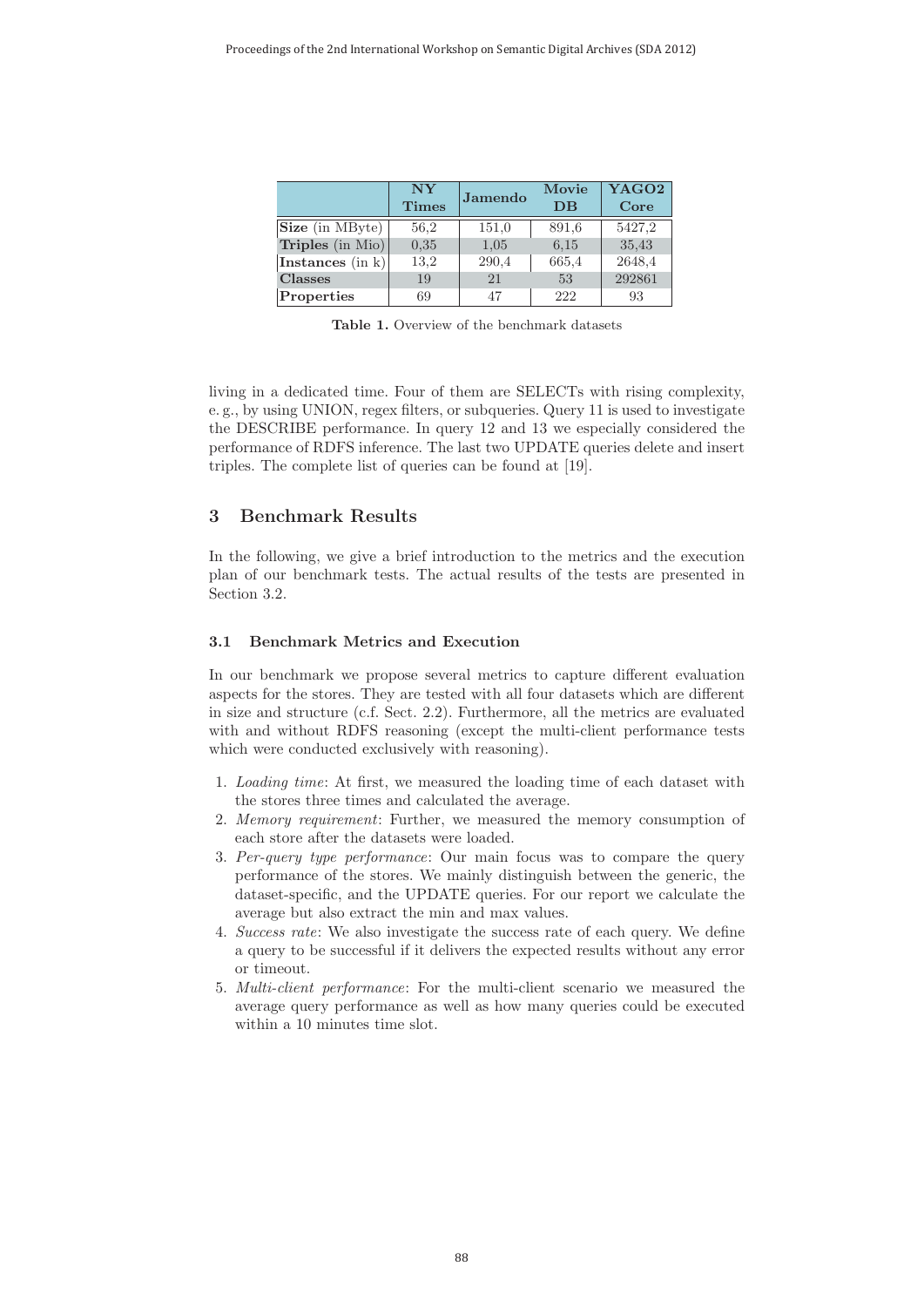For the execution of the query benchmark we loaded the same dataset into all installed and pre-configured stores. Further, we wrote a simple Java client (test driver), which is available at our website [19], to rise automation and comparability. It requests a store with all 15 queries 20 times in a round robin manner. Having all values, we compute the average for each query. After all four sets were evaluated, we enabled RDFS reasoning for the stores, loaded the data, and did the same request using the test driver. Besides theses metrics, we evaluate how the stores scale in a multi-client scenario. Therefore, we loaded the NY Times dataset in every store with enabled RDFS reasoning. We selected four queries – two generic and to dataset-specific – which had approximately the same average execution time and called them using our test driver in a randomized round robin mechanism.

#### **3.2 Experimental Results and Discussion**

From our benchmark we gain several insights we will discuss in the following paragraphs. The selected Figures 1, 2 and 3 give a short summary of our results, whereas our website [19] provides more detailed information. Please mind, that Figures 1(c),  $2(c)$  and 3 use logarithmic scaling.

Fig. 1 showcase the benchmark results with RFDS inference turned off. The first interesting finding is that OWLIM Lite performs best and Virtuoso worst to load all four datasets. BigData was fast but we identified a strange behaviour with the regex filters. The worked well for all datasets exempt from Jamendo. Here, all queries with a regex deliver no result. Further, query 3 and 13 on YAGO2 Core caused timeouts but BigDatas log didn't provide any insight to solve the problem. Next, Virtuoso is the store of your choice if you had many UPDATE transactions (query 14 and 15) to handle. If we compare all INSERT and DELETE queries of all datasets, it is approximately 4 times faster then second-placed Fuseki. With regard to all queries made, the performance of OWLIM Lite and Virtuoso is nearly the same. Only with the 35 million dataset Virtuoso fell back. Finally, we identified that Fuseki scales really bad with subquery requests on NY Times and Jamendo. Unfortunately, we could not identify a particular reason as the query complexity is quite the same as for the other two datasets.

Our findings regarding the abilities of the stores to support RDFS reasoning are displayed in Fig. 2. Here, Fig. 2(a) confirms that OWLIM Lite is approximately 80% faster than Virtuoso regarding the load performance. As Fuseki is almost as fast like without reasoning, we run into performance issues with BigData. For our technical setup, it was not possible to load YAGO2 Core into the store because the created temporary file exceeded the disk space. But all in all, the memory consumption of the store changes only slightly  $(Fig, 2(b))$ . The average execution times of the queries (c.f. Fig. 2(c)) show that Virtuoso is still the fastest on UPDATEs by far – approximately 8 times faster than the secondplaced Fuseki. The performance of OWLIM and BigData decreases dramatically with this query type. Similar to the subquery problem of Fuseki we found that Virtuoso performs really bad with two generic queries (query 4 and 5) on the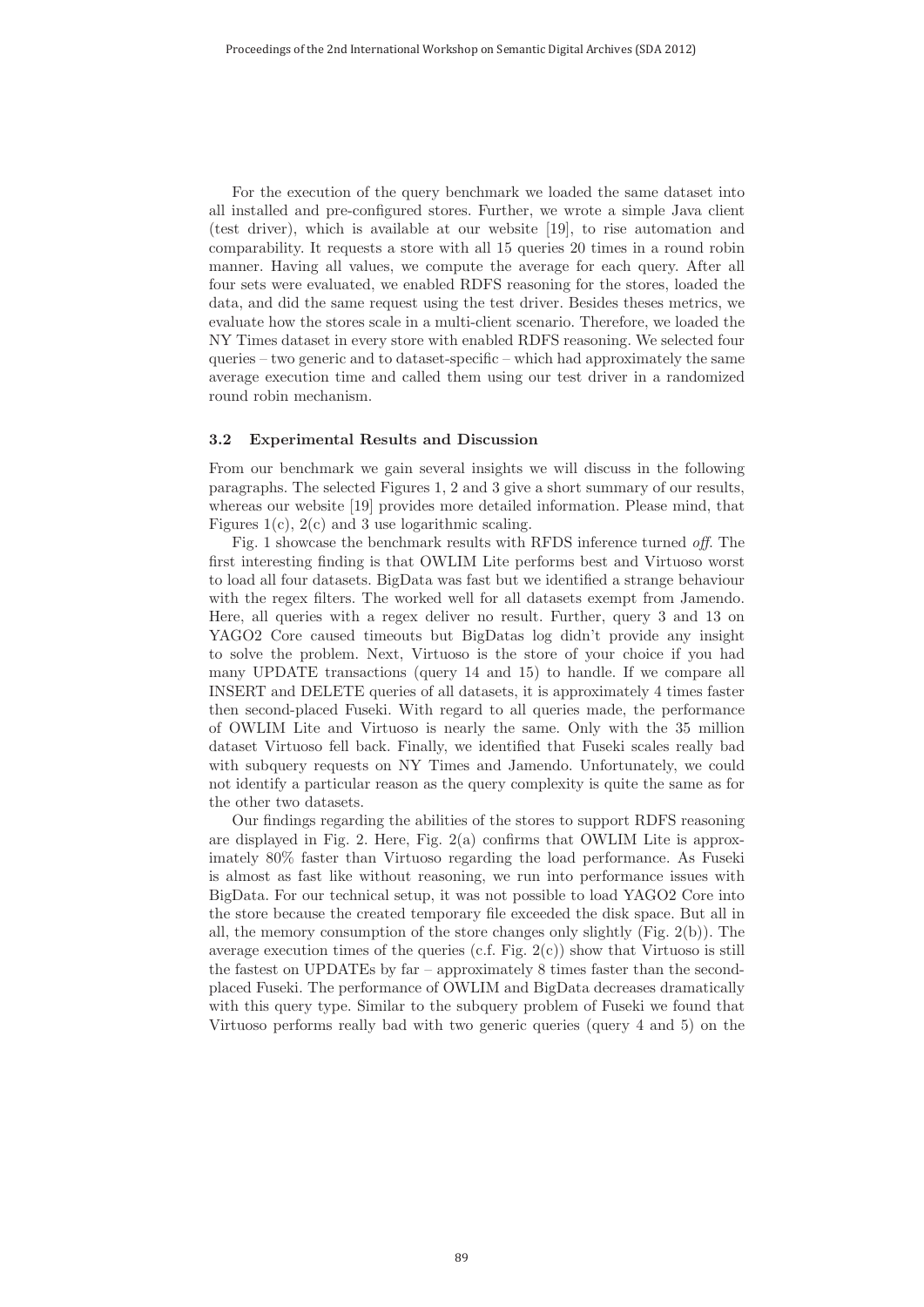

**Fig. 1.** Overview of the results **without** RDFS reasoning: (a) describes the loading time of the stores and (b) shows the final memory consumption; (c) allows for comparing the performance per-query type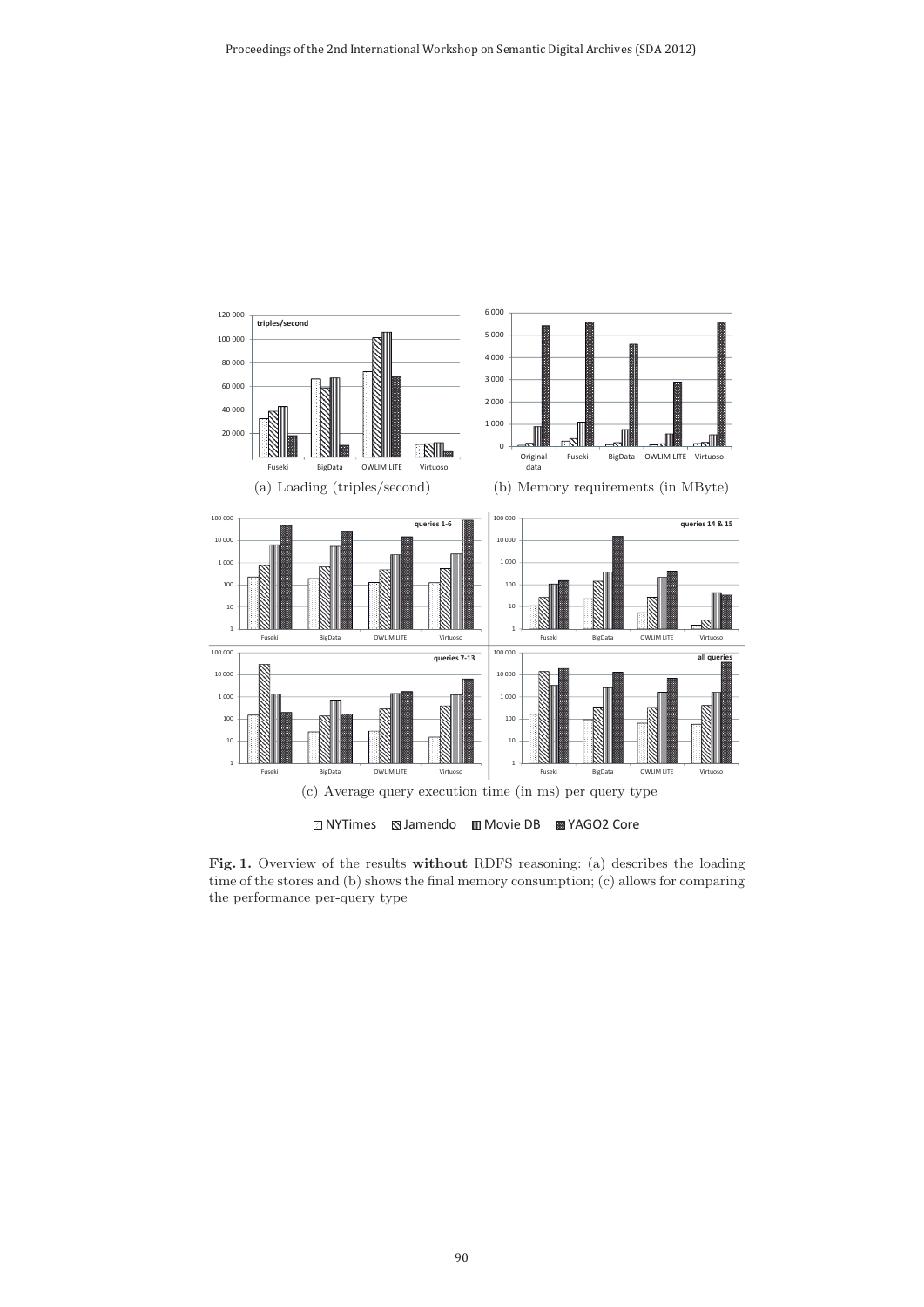

**Fig. 2.** Overview of the results **with** RDFS reasoning: (a) describes the loading time of the stores and (b) shows the final memory consumption; (c) allows for comparing the performance per-query type. Here, YAGO2 is left out because of some shortcomings.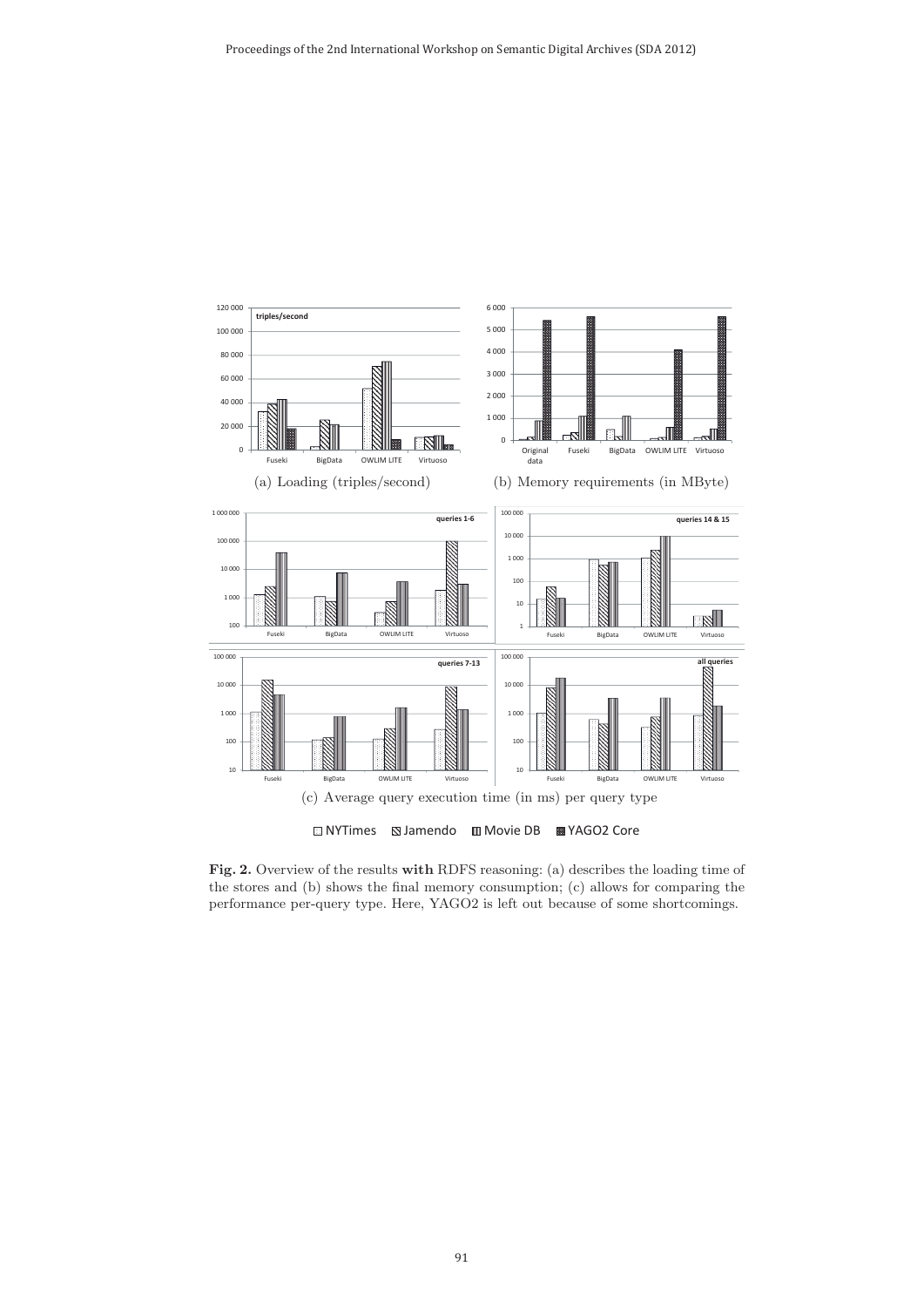

**Fig. 3.** Comparison on average query execution time (in ms) in our multi-client scenario using the NY Times dataset

Jamendo dataset. As the reason is not obvious it strengthens our finding that benchmarks on real-world datasets is important. In the end, we must state that the query performance decreases in general.

The bar chart in Fig. 3 illustrates the average query execution time in our multi-client setup. OWLIM Lite scales best with factor 2 from single to five as well as 5 to 10 clients. Fuseki and BigData are running shoulder on shoulder as both scale quite linear to the number of clients. For Virtuoso, the performance of query 2 does not depend on the number of clients. But it unfolds issues for some queries, e. g., query 9 is around 533 time slower with 10 clients compared to the single client scenario.

In the end, we want to review the error rate in a qualitative way. First, we need to state that we faced issues regarding YAGO2 Core with RDFS inference turned on so that we did not measure any query performance. For instance, BigData produces a temporary file which exceeded the disk space of our virtual machine or Fuseki timed out for some of the queries. Second, our generic queries comprise the SPARQL COUNT statement so that we could easily compare the results. Within the RDFS inference scenario the benchmark was very surprising as for the queries 1, 2, 3, and 6 every triple store returned a different result. Further, OWLIM Lite was the only store which counts more triples for query 4 and 5. Thus, our urgent advice for your own project is to cross-check the results at random if you need to use RDFS reasoning. Third, another anomaly we faced was that BigData had problems with *regex* filters but only on Jamendo dataset. This underlines again the need to benchmark an RDF store with different realworld datasets.

# **4 Conclusion**

In this paper we present yet another triple store benchmark as we did not find anyone with evaluation criteria like they are required for our research project: loading and querying real-world datasets, testing RDFS reasoning and SPARQL 1.1 queries, as well as conducting multiple queries in parallel. In the following, we discuss our four findings.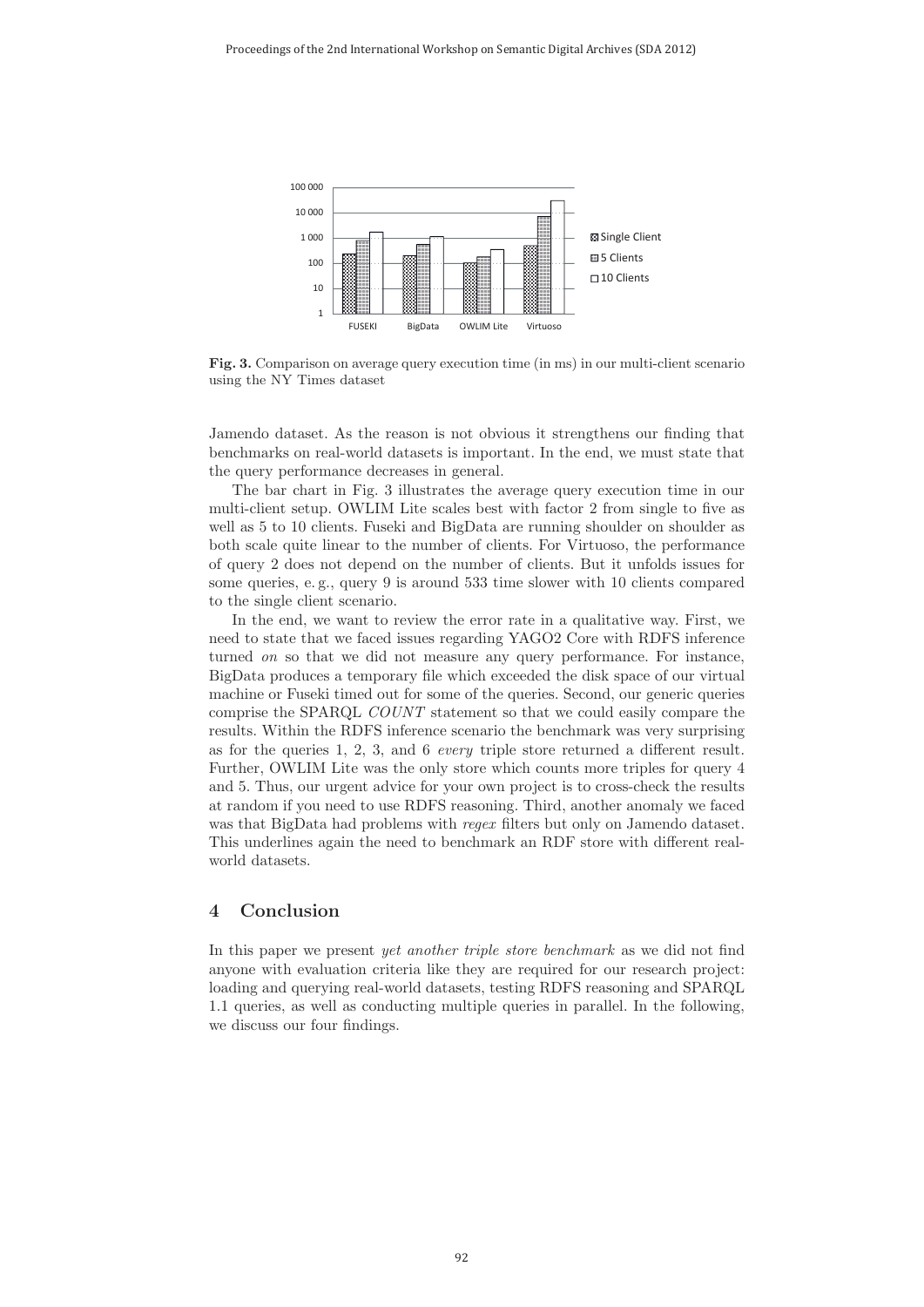As first result on our work with four up-to-date store we need to state, that comprehensive tests with real-world data are necessary. Otherwise it is not possible to detect anomalies like we identified. Second, every tested store allows for RDFS inference. But be careful as the result set may differ from store to store. Third, SPARQL 1.1 is well implemented nowadays. But the performance on UPDATE queries is varying. Here, Virtuoso stands out. Finally, we could not recommend any triple store in general as no store could win on all fields. Thus, the selection strongly depends on your specific project requirements. For our work, we will rely on OWLIM Lite because we need one which is fast in reading the datasets and multi-client query processing.

As we had problems with YAGO2 Core and inference, especially with regard to our technical setup, we are evaluating the requirements for bigger datasets. Besides the core version we like to benchmark the stores with YAGO2 Full as well. Another future work is to evaluate the performance of OWL reasoning for some common constructs, e. g., cardinalities. Therefore, we need to identify suitable real-world datasets.

## **5 Acknowledgments**

Work on this paper is partly funded within the Topic/S project by the European Social Fund / Free State of Saxony, contract no. 99457/2677.

## **References**

- 1. Google Knowledge Graph: http://www.google.com/insidesearch/features/ search/knowledge.html.
- 2. Moresophy: L4 suite http://www.moresophy.com/l4\_suite (only in German).
- 3. Topic/S: Project website http://www.topic-s.de/ (only in German).
- 4. New York Times Dataset: http://data.nytimes.com/.
- 5. YAGO2 Dataset: http://www.mpi-inf.mpg.de/yago-naga/yago/index.html.
- 6. W3C Wiki: http://www.w3.org/wiki/RdfStoreBenchmarking.
- 7. Duan, S., Kementsietsidis, A., Srinivas, K., Udrea, O.: Apples and oranges: a comparison of rdf benchmarks and real rdf datasets. In: Procs. of the Intern. Conf. on Management of Data, ACM (2011) 145–156
- 8. Bizer, C., Schultz, A.: The berlin sparql benchmark. In: International Journal on Semantic Web & Information Systems. Volume 5. (2009)
- 9. Berlin SPARQL Benchmark: http://www4.wiwiss.fu-berlin.de/bizer/ BerlinSPARQLBenchmark/.
- 10. Harris, S., Seaborne, A.: SPARQL 1.1 Query Language (October 2010)
- 11. Schmidt, M., Hornung, T., Lausen, G., Pinkel, C.: Sp2bench: A sparql performance benchmark. CoRR **abs/0806.4627** (2008)
- 12. Schmidt, M., Görlitz, O., Haase, P., Ladwig, G., Schwarte, A., Tran, T.: Fedbench: A benchmark suite for federated semantic data query processing. In: The Semantic Web ISWC 2011. Volume 7031 of LNCS. Springer (2011) 585–600
- 13. Haslhofer, B., Roochi, E.M., Schandl, B., Zander, S.: Europeana rdf store report. Technical report, University of Vienna, Vienna (March 2011)